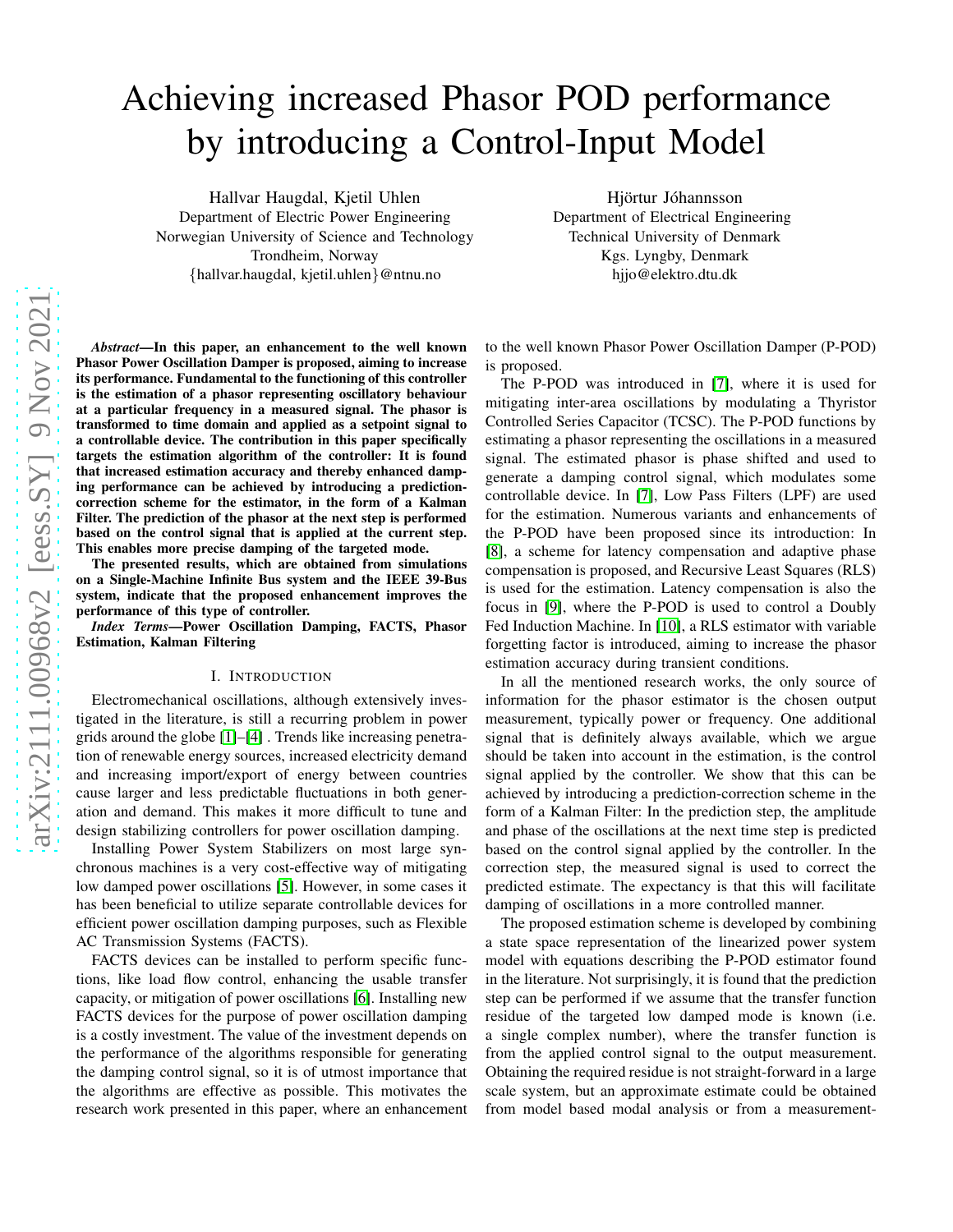based technique.

The motivation for the presented research is twofold: First, for systems where a sufficiently accurate residue estimate can be obtained, the performance of the P-POD is expected to increase. Second, the proposed scheme opens up for further work towards a self-correcting estimator which continually adjusts the residue estimate in order to improve predictions, allowing the P-POD to be developed into a self-tuning/adaptive controller (this possibility being explored in ongoing work).

The derivation of the enhanced P-POD is presented in Section [III.](#page-1-0) In Section [IV,](#page-3-0) results are presented, where the focus is on comparing the P-POD with and without the proposed enhancement. Further, the robustness of the enhanced controller against residue parameter error is investigated. Finally, discussion and conclusions are given in Sections [V](#page-6-8) and [VI,](#page-6-9) respectively.

#### II. BACKGROUND

Fundamental to the operating principle of the conventional P-POD is the separation of the measured signal  $S(t)$  into an average component  $\overline{S}$  and an oscillatory component, where the oscillatory component is represented by the phasor  $\vec{S}$  [\[7\]](#page-6-4):

<span id="page-1-1"></span>
$$
S(t) = \bar{S} + \text{Re}\{\vec{S}e^{j\omega t}\}\tag{1}
$$

Here,  $\omega$  is the assumed frequency of the targeted low damped mode. The separation is achieved using LPFs [\[7\]](#page-6-4), or by an estimation algorithm like RLS [\[8\]](#page-6-5), [\[9\]](#page-6-6), [\[10\]](#page-6-7), or a Kalman filter [\[11\]](#page-6-10). Further, the control signal is generated by applying a suitable phase shift  $\beta$  and a gain K to the estimated phasor:

$$
u(t) = \text{Re}\left\{ K e^{j\beta} \left( \vec{S} e^{j\omega t} \right) \right\} \tag{2}
$$

Finally, the control signal is applied by modulating the control setpoint (reference) of a controllable unit. In [\[7\]](#page-6-4), the measured signal is the power flow in a line, and the control signal modulates the reactance reference of a TCSC installed on the line. In this case, the compensation angle  $\beta$  is set to 90°.

In general, assuming that a sufficiently accurate model of the system is available, the ideal phase compensation for any given measurement and control can be calculated from modal analysis. Considering a single input-single output system, the state space representation can be written as follows [\[12\]](#page-6-11):

<span id="page-1-3"></span>
$$
\Delta \dot{\mathbf{x}} = \mathbf{A} \Delta \mathbf{x} + \mathbf{b} \Delta u \tag{3}
$$

<span id="page-1-4"></span>
$$
\Delta y = \mathbf{c} \Delta \mathbf{x} \tag{4}
$$

Applying the modal transformation, we get the decoupled system,

<span id="page-1-5"></span>
$$
\dot{\mathbf{z}} = \mathbf{\Lambda}\mathbf{z} + \mathbf{\Psi}\mathbf{b}\Delta u \tag{5}
$$

where  $\Lambda$  is a diagonal matrix containing the eigenvalues of the system, i.e.  $\Lambda = \text{diag}(\lambda_1, \lambda_2 \dots \lambda_n)$ . Electromechanical oscillations are associated with complex eigenvalues  $\lambda_i = \alpha_i \pm j\omega_i$ , from which the damping and frequency of oscillations can be determined. A given eigenvalue  $\lambda_i$  has associated right and left eigenvectors  $\Phi_i$  and  $\psi_i$ , respectively. From the eigenvectors,



<span id="page-1-2"></span>Fig. 1. The figure shows a simplified block diagram of the P-POD. From the measured signal  $y$ , the "Estimator" block produces the estimate of the phasor  $\vec{S}$ . The "Damping Control" block rotates the phasor according to the desired phase compensation, and generates a time-domain control signal  $u$ . The dashed arrow indicates the additional information taken into account in the phasor estimation when introducing the proposed enhancement.

the transfer function residue associated with the mode can be calculated (as defined in e.g. [\[12\]](#page-6-11), [\[13\]](#page-6-12)):

$$
r_i = \mathbf{c} \mathbf{\Phi}_i \mathbf{\psi}_i \mathbf{b} \tag{6}
$$

Finally, the ideal phase compensation for the P-POD can be determined from the angle of the residue [\[14\]](#page-6-13):

<span id="page-1-7"></span>
$$
\beta = 180^{\circ} - \arg\{r\} \tag{7}
$$

<span id="page-1-0"></span>It can be shown that a marginal feedback between the output and input with this phase shift moves the eigenvalue further into the left half-plane, thus increasing the damping.

# III. ENHANCING THE ESTIMATION ALGORITHM OF THE PHASOR POD

In previous research on variants of the P-POD, the only information taken into account in the estimation of the phasor is the measured signal (based on [\(1\)](#page-1-1)). The fundamental idea of the proposed enhancement is to also take the control signal applied by the P-POD into account in the phasor estimation. Specifically, the amplitude and angle of the phasor at the next time step is predicted based on the applied control signal at the current step. A prediction-correction estimator in the form of a Kalman Filter (KF) is suitable for this purpose. Fig. [1](#page-1-2) shows a conceptual block diagram of the P-POD, where the proposed enhancement corresponds to adding the dashed arrow (i.e. feeding the control signal  $u$  into the estimator block).

## *A. Phasor Estimation: Prediction-Correction*

A standard Kalman Filter [\[15\]](#page-6-14) can be given as follows,

<span id="page-1-6"></span>
$$
\mathbf{X}_{k+1} = \mathbf{F}_k \mathbf{X}_k + \mathbf{G}_k \mathbf{u}_k + \mathbf{w}_k \tag{8}
$$

$$
\mathbf{Y}_k = \mathbf{H}_k \mathbf{X}_k + \mathbf{v}_k \tag{9}
$$

where  $X_k$  is the Kalman Filter states,  $F_k$  is the State Transition Matrix,  $G_k$  is the Control-Input Model,  $Y_k$  is the measurement,  $H_k$  is the Observation Model,  $w_k$  is the process noise with covariance matrix  $\mathbf{Q}$ , and  $\mathbf{v}_k$  the measurement noise with covariance matrix **R**.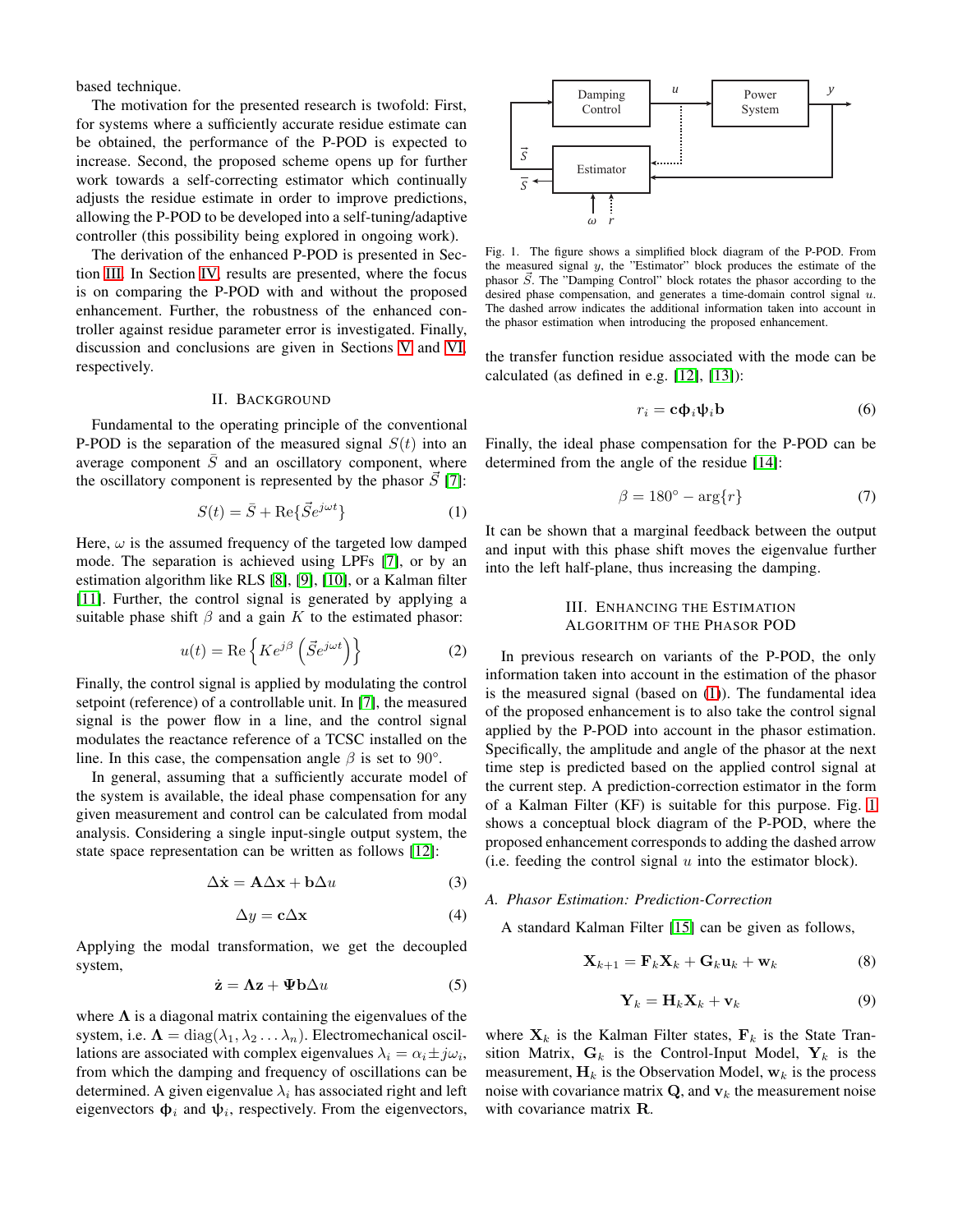The Observation Model  $H_k$  relates the measurement to the states of the filter. The measurement is given by [\(1\)](#page-1-1), which can be written as follows:

$$
S_k = \bar{S}_k + \text{Re}\{\vec{S}_k e^{j\omega t}\}\
$$
  
=  $\bar{S}_k + D_k \cos \omega t - Q_k \sin \omega t$   
=  $\underbrace{[1 \cos \omega t \ - \sin \omega t]}_{\mathbf{H}_k} \begin{bmatrix} \bar{S}_k \\ D_k \\ Q_k \end{bmatrix}$  (10)

<span id="page-2-7"></span>This determines the observation model  $H_k$  for the Kalman  $\begin{bmatrix} \bar{S}_k, & D_k, & Q_k \end{bmatrix}^{\mathsf{T}}$ , and the measurement by  $\mathbf{Y}_k = S_k$ . filter, as indicated, where the states are given by  $X_k =$ 

To determine the State Transition Matrix  $F_k$  and the Control-Input Matrix  $G_k$ , we start by investigating how the phasor relates to the State Space representation of the linearized power system model given by [\(3\)](#page-1-3), [\(4\)](#page-1-4) and [\(5\)](#page-1-5). Assuming that mode  $m$  is the dominant oscillatory mode, the phasor we are attempting to estimate can be written as

<span id="page-2-0"></span>
$$
\vec{S}e^{j\omega_m t} = Cz_m \tag{11}
$$

where  $C$  is a complex number determining the amplitude and phase of the oscillation in the measurement, relative to the modal response  $z_m$ . To determine C we relate the measured signal  $S$  in [\(1\)](#page-1-1) to the linearized system in [\(4\)](#page-1-4):

$$
S(t) = y(t) = y_0 + \Delta y
$$

$$
\bar{S} + \text{Re}\{\bar{S}e^{j\omega t}\} = y_0 + \mathbf{c}\Delta \mathbf{x}
$$

$$
= y_0 + \mathbf{c} \cdot \mathbf{\Phi} \mathbf{z}
$$
(12)

$$
= y_0 + \mathbf{c} \cdot \sum_{j \in \mathbb{A}} \mathbf{\Phi}_j z_j
$$

Here, we have used that  $y(t) = y_0 + \Delta y$ , and  $\Delta x = \Phi z$ , where  $\Phi$  is the matrix of right eigenvectors.  $\Phi_j$  is the right eigenvector (of dimension  $n \times 1$ , where *n* is the order of the system) corresponding to mode  $j$ . A is the set of indices of all modes (i.e.  $\mathbb{A} = \{1 \dots n\}$ ). Introducing the sets  $\mathbb{M} = \{m, \overline{m}\}\$ (where  $\bar{m}$  is the index of the complex conjugate of mode m) and  $\mathbb{A}' = \mathbb{A} - \mathbb{M}$  allows us to separate out the terms associated with the targeted oscillations from the sum:

$$
\bar{S} + \text{Re}\{\vec{S}e^{j\omega t}\} = y_0 + \mathbf{c} \cdot \left[ \left( \sum_{j \in \mathbb{A}'} \Phi_j z_j \right) + \Phi_m z_m + \Phi_{\bar{m}} z_{\bar{m}} \right]
$$
\n(13)

We would like to capture oscillations associated with mode  $m$ with the phasor, so we assemble terms as follows:

<span id="page-2-1"></span>
$$
\text{Re}\{\vec{S}e^{j\omega t}\} = 2\mathbf{c} \cdot \text{Re}\{\mathbf{\Phi}_m z_m\} \tag{14}
$$

$$
\bar{S} = y_0 + \mathbf{c} \cdot \sum_{j \in \mathbb{A}'} \Phi_j z_j \tag{15}
$$

As shown in the second equation, the remaining terms not associated with the targeted oscillations are collected in the average  $S$ . Combining [\(11\)](#page-2-0) and [\(14\)](#page-2-1), we see that

<span id="page-2-2"></span>
$$
\vec{S}e^{j\omega t} = 2\mathbf{c}\Phi_m z_m \tag{16}
$$

We now have an expression relating the phasor  $\vec{S}$  to the modal response  $z_m$ , which can be combined with the solution of the decoupled state space system. The decoupled, discretized system can be written as follows:

$$
\mathbf{z}_{k+1} = e^{\mathbf{\Lambda} \Delta t} \mathbf{z}_k + \mathbf{\Lambda}^{-1} \left( e^{\mathbf{\Lambda} \Delta t} - \mathbf{I} \right) (\mathbf{\Psi} \mathbf{b}) \Delta u_k \tag{17}
$$

Here, the subscript k denotes the time step, and  $\Psi$  is the matrix of left eigenvectors. In the decoupled system, we can consider mode *m* independently:

<span id="page-2-3"></span>
$$
z_{m,k+1} = e^{\lambda_m \Delta t} z_{m,k} + \frac{\Psi_m \mathbf{b}}{\lambda_m} \left( e^{\lambda_m \Delta t} - 1 \right) \Delta u_k \qquad (18)
$$

Here,  $\psi_m$  is the the left eigenvector (of dimension  $1 \times n$ ) corresponding to the low damped mode. Since the damping is low it can be assumed that the real part of the eigenvalue is zero, i.e.  $\lambda_m = j\omega_m$ . In the following, since we are focusing on a single mode only, we skip the index m (i.e  $z = z_m$ ,  $\Phi =$  $\Phi_m, \Psi = \Psi_m, \omega = \omega_m$ ). We introduce discrete notation also in [\(16\)](#page-2-2):

<span id="page-2-4"></span>
$$
\vec{S}(t)e^{j\omega t} = 2\mathbf{c}\mathbf{\Phi}z(t) \Leftrightarrow \vec{S}_k e^{j\omega t} = 2\mathbf{c}\mathbf{\Phi}z_k \tag{19}
$$

Here, and in the following,  $t = t_k$ . Combining [\(18\)](#page-2-3) and [\(19\)](#page-2-4) gives:

$$
\vec{S}_{k+1}e^{j\omega(t+\Delta t)} = e^{j\omega\Delta t}\vec{S}_k e^{j\omega t} + \frac{2c\Phi\Phi b}{\lambda} \left(e^{\omega\Delta t} - 1\right)\Delta u_k
$$
\n(20)

This expression can be written on the form

$$
\vec{S}_{k+1} = \vec{S}_k + r\left(g(t) - jh(t)\right)\Delta u_k\tag{21}
$$

where we have introduced the residue  $r = c\phi\psi$  and defined the functions

$$
g(t) = \frac{2}{\omega} \Big[ -\sin(\omega t) + \sin(\omega(t + \Delta t)) \Big] \tag{22}
$$

$$
h(t) = \frac{2}{\omega} \Big[ \cos(\omega t) - \cos(\omega (t + \Delta t)) \Big] \tag{23}
$$

Further, we define the real and imaginary components of the residue:

$$
r = U + jV \tag{24}
$$

Finally, we arrive at the prediction equations for the real and imaginary components of the phasor:

<span id="page-2-5"></span>
$$
D_{k+1} = D_k + (Ug(t) + Vh(t)) \Delta u_k \tag{25}
$$

<span id="page-2-6"></span>
$$
Q_{k+1} = Q_k + (-Uh(t) + Vg(t)) \Delta u_k \tag{26}
$$

The two equations [\(25\)](#page-2-5) and [\(26\)](#page-2-6) are used to predict the states of the filter at the next time step. For the average  $\overline{S}_k$  we have no model (which does not require us to know the complete system model), so the best prediction is that the average remains unchanged, i.e.  $\overline{S}_{k+1} = \overline{S}_k$ . The prediction model on the form given by [\(8\)](#page-1-6) becomes as follows:

<span id="page-2-8"></span>
$$
\begin{bmatrix} \bar{S}_{k+1} \\ D_{k+1} \\ Q_{k+1} \end{bmatrix} = \underbrace{\begin{bmatrix} 1 & 1 & 1 \\ & 1 & 1 \\ & & 1 \end{bmatrix}}_{\mathbf{F}_k} \underbrace{\begin{bmatrix} \bar{S}_k \\ D_k \\ Q_k \end{bmatrix}}_{+} + \underbrace{\begin{bmatrix} 0 & 0 \\ Ug(t) + Vh(t) \\ -Uh(t) + Vg(t) \end{bmatrix}}_{\mathbf{G}_k} u_k
$$
\n(27)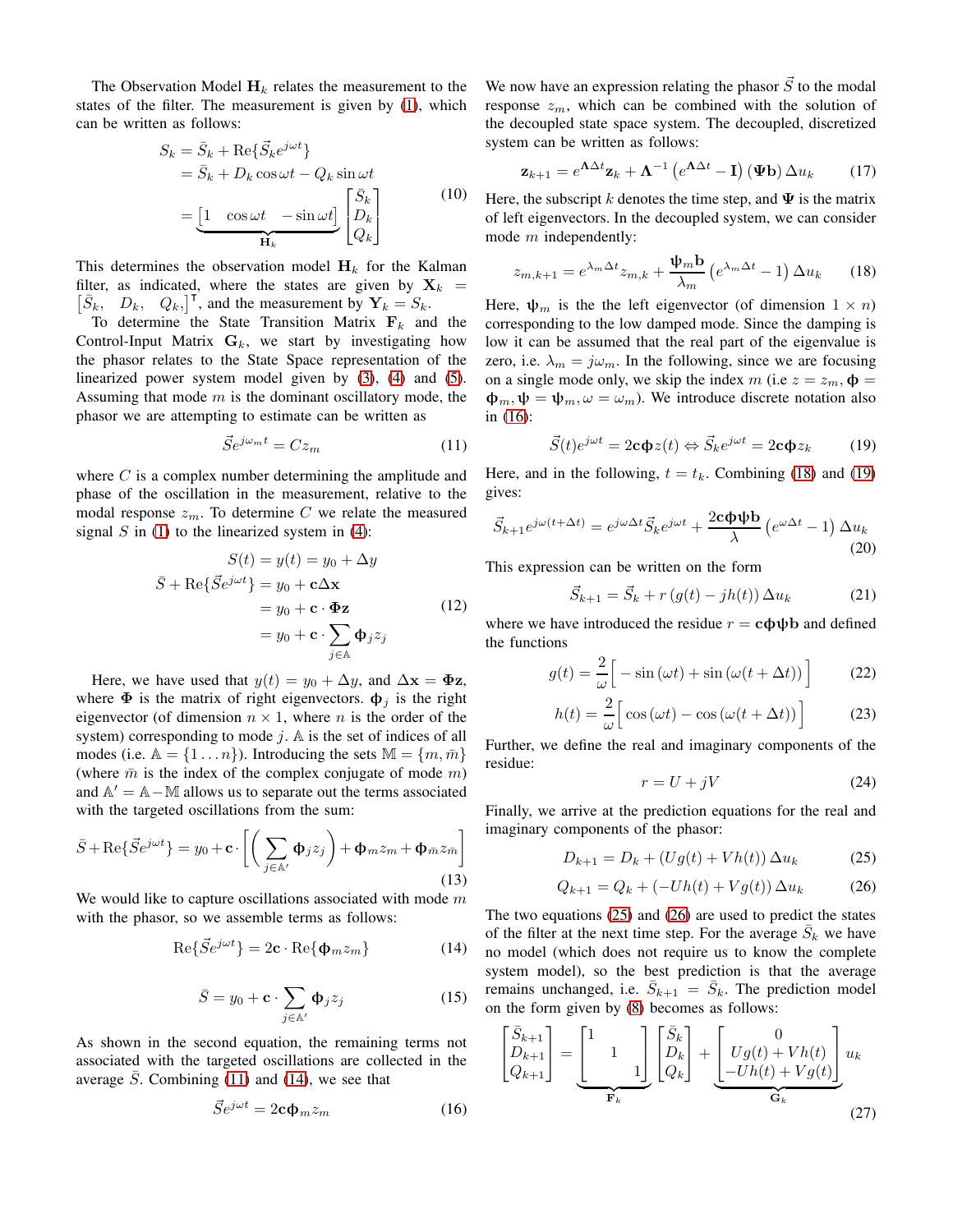This determines the State Transition Model  $F_k$  and the Control-Input Model  $G_k$ .  $G_k$  is a function of time, and needs to be recalculated for each time step.

To summarize: The Kalman filter as the P-POD estimator is given by the Observation Model in [\(10\)](#page-2-7) and the State Transition- and Control-Input Model in [\(27\)](#page-2-8). The required parameters for the filter are the frequency of the targeted mode  $\omega$  (in rad/s) and the residue  $r = U + jV$ . The frequency of the mode is easy to obtain, while the residue can be obtained either from modal analysis or from a measurement-based technique.

## *B. Kalman Filter-based estimator vs Low Pass Filter- or Recursive Least Squares-based estimator*

In [\[7\]](#page-6-4), where the P-POD was first presented, the phasor estimation is carried out using LPFs. For estimating a 0.2 Hz phasor, a cut-off frequency of 0.06 Hz is used for the filters, and in general a cut-off frequency of 0.2 to 0.5 times the targeted frequency is advised. A higher cut-off permits faster fluctuations in the estimated average and phasor components, while a lower cut-off gives a slower response.

The principal difference between the proposed phasor estimator given by [\(27\)](#page-2-8) and previous LPF- or RLS-based variants is the control-input model  $G_k$ . If no control action is applied, or if the residue estimate is zero, the Kalman Filter-based estimator is expected to behave similarly as the LPF- or RLS-based estimator. However, this requires that the Kalman Filter covariances are tuned properly. A starting point for the tuning of the Kalman filter can be obtained by comparing the response of the Kalman filter-based estimator with the LPF-based estimator. To achieve similar performance, the comparison is carried out without applying damping control (thus eliminating the effect of the Control-Input Model  $G_k$ ). By trial and error it is found that very similar performance is achieved with the two estimators when using the following covariance matrices:

$$
\mathbf{R} = 1, \quad \mathbf{Q} = (2\pi f \cdot \Delta t \cdot k_c)^2 \cdot \mathbf{I}_3 \tag{28}
$$

Here,  $\Delta t$  is the time step, f is the mode frequency and  $k_c$  is the ratio of the LPF cut-off frequency to the mode frequency (typically in the range 0.2 to 0.5, as mentioned). This similarity is present also when varying the targeted mode frequency  $f$ , the time step  $\Delta t$  or the cut-off frequency to mode frequency ratio  $k_c$ . Multiplying both covariance matrices **R** and **Q** by the same factor does not affect the performanc.

This is a good starting point for tuning of the Kalman filter. Similarly as with the LPF-based P-POD estimator, as discussed above, the Kalman filter-based estimator can be tuned by specifying the time step, the frequency of the targeted mode and selecting a value for  $k_c$  in the range 0.2 to 0.5. Again, higher values allow faster fluctuations, while lower values result in a slower response.

For the initial conditions for the Estimate Covariance Matrix, commonly denoted by  $P_0$ , higher values causes quicker convergence, but could lead to erratic control actions immediately after starting the estimator. Here, we have initialized this matrix as follows:

$$
\mathbf{P}_0 = 10^4 \cdot 2\pi f \cdot \Delta t \cdot k_c \cdot \mathbf{I}_3 \tag{29}
$$

<span id="page-3-0"></span>Experience indicates that this choice does not affect results to a great deal, except at the first few hundreds of milliseconds of the simulation.

# IV. RESULTS

In this section, the focus is comparing the performance of the P-POD *with* and *without* the proposed enhancement. To emphasize the performance advantage of introducing the proposed enhancement, the P-POD in its simplest form is considered. Frequency correction or other enhancements found in the literature, like adaptive forgetting factor, adaptive phase compensation, latency compensation etc. are not considered. It should be mentioned, however, that most, if not all of these enhancements are compatible with the proposed enhancement.

In the following, the conventional LPF- or RLS-based P-POD, without a Control-Input Model, is considered as the reference case, and is referred to as P-POD-0. The enhanced P-POD, with the proposed Control-Input Model (CIM), is referred to as P-POD-CIM.

As mentioned in [\[7\]](#page-6-4), the main motivation for installing FACTS devices is the mitigation of severe oscillations following major disturbances. Therefore, controllers are tested on standing oscillations or low damped ringdowns, rather than e.g. using random load variations for exciting the system.

All simulations are carried out in Python using a simulation package described in [\[16\]](#page-6-15), which was developed specifically for research work towards enhancing the P-POD. Generators are represented by  $6<sup>th</sup>$  order generator model given in [\[5\]](#page-6-2), and all currents and voltages are represented by phasors. The TCSC is modelled as described in [\[17\]](#page-6-16). Integration of differential equations is performed with a constant time step size of 5 ms using the Modified Euler method with one correction iteration. The Kalman Filters are updated every 20 ms.

### *A. Single-Machine Infinite Bus*

The synchronous machine parameters are based on the case described in [\[12,](#page-6-11) p. 752], but leakage reactance, armature resistance and saturation are neglected. The machine is equipped with a simple excitation system (AVR model SEXS). The P-POD measures the generator speed deviation, and modulates the reactance reference of a TCSC installed on the line connecting the synchronous machine and the infinite bus. Following the example established in [\[18\]](#page-6-17), the TCSC has a steady state compensation of 10%, and minimum and maximum compensation limits of 1% and 50%, respectively. The simulated event is a short circuit with a clearing time of 50 ms applied on the terminals of the synchronous machine.

Through modal analysis on the linearized model, it is found that this system has an unstable electromechanical eigenvalue with a frequency of 1.01 Hz and damping of −2.09%. The residue corresponding to the measurement,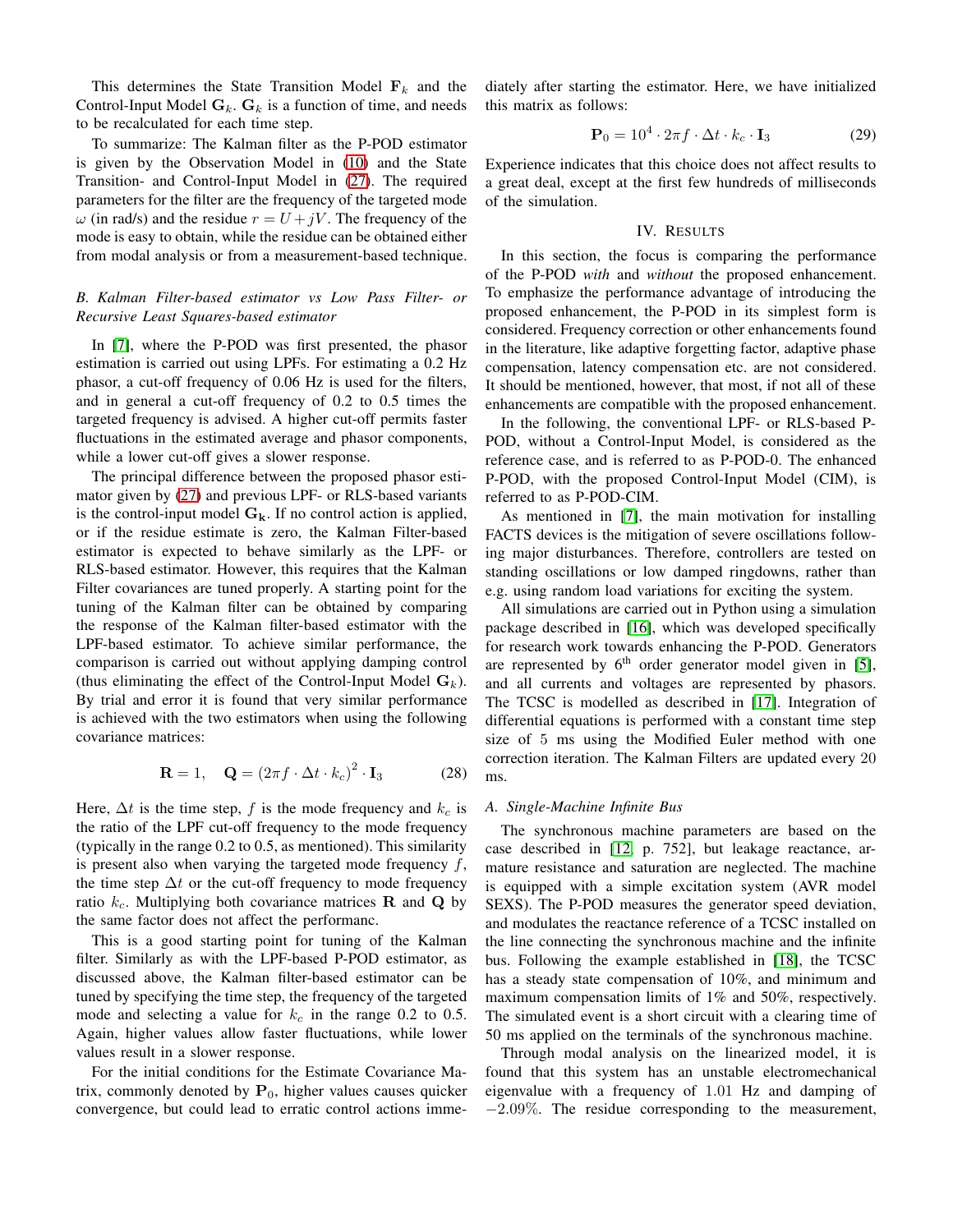

<span id="page-4-0"></span>Fig. 2. The figure shows the results from testing the P-POD-0 (upper plot) and the P-POD-CIM (lower plot) on the Single-Machine Infinite Bus-system. The measured signal is shown along the estimated oscillations, revealing that the accuracy is higher with the P-POD-CIM.

control actuator and mode is  $r = 0.036\angle 158^{\circ}$ , from which the phase compensation is determined (according to  $(7)$ ), i.e.  $\beta = 180^{\circ} - 158^{\circ} = 22^{\circ}$ . The residue also determines the coefficients  $U$  and  $V$  in [\(27\)](#page-2-8).

*1) Comparison - Equal gain:* Fig. [2](#page-4-0) shows the results from two simulations performed on the above described system, where the P-POD-0 (upper) and the P-POD-CIM (lower) are used to generate the damping signal. The gain used in both cases is 15. The fitted signals are shown along the measured signals, and comparing the two plots shows that a more accurate fit is achieved with the P-POD-CIM. The two cases can be compared in terms of control cost  $C$  and performance P, which can be defined as follows:

<span id="page-4-1"></span>
$$
C = \sqrt{\sum_{k=0}^{N-1} u_k^2}, \quad P = \left(\sqrt{\sum_{k=0}^{N-1} \Delta x_k^2}\right)^{-1}
$$
 (30)

where N is the number of time steps,  $u_k$  is the control action,  $\Delta x_k$  is the generator speed deviation and k is the time step. Both the cost ( $\approx 22\%$ ) and the performance ( $\approx 7\%$ ) are higher with the P-POD-0 than with the P-POD-CIM. However, for a fair comparison, the gain should be adjusted such that the control cost is the same in the two cases.

*2) Comparison - Varying gain:* To compare the P-POD-0 and the P-POD-CIM on equal terms, the same two simulations are performed for a range of gains between 0 and 100. The cost and performance are calculated using [\(30\)](#page-4-1), and plotted in Fig. [3.](#page-4-2) This result clearly shows that for the same control cost, the P-POD-CIM performs better than the P-POD-0.



<span id="page-4-2"></span>Fig. 3. The performance and control cost for varying gains are shown for the P-POD-0 and the P-POD-CIM. The gain is indicated along the curves. The result indicates that the P-POD-CIM has a higher performance than the P-POD-0 for the same control cost.



<span id="page-4-3"></span>Fig. 4. A comparison of three cases on the Single-Machine Infinite Bus system shown: No control, P-POD-0 and P-POD-CIM. The gains are adjusted so the control cost is about the same in the two cases with control (28 and 100 respectively). In both cases with control the oscillations are stabilized, but the case with P-POD-CIM is clearly preferable.

*3) Comparison - Equal cost:* From Fig. [3,](#page-4-2) it is observed that the control cost is approximately the same when the P-POD-0 is applied with a gain slightly above 25, and the P-POD-CIM is applied with a gain of 100. Fig. [4](#page-4-3) shows a comparison of the two controls under these circumstances (the actual gain used for the P-POD-0 is 28, resulting in a 1% higher control cost for the P-POD-0 than for the P-POD-CIM). For reference, the unregulated system is also shown, which exhibits standing oscillations. The performance is 15% better for the P-POD-CIM in this case. Also, looking at the curves, it is clear that the P-POD-CIM is preferable to the P-POD-0.

#### *B. Effect of Residue Parameter Error*

The above results indicates that the P-POD-CIM provides a more effective damping control signal than the P-POD-0,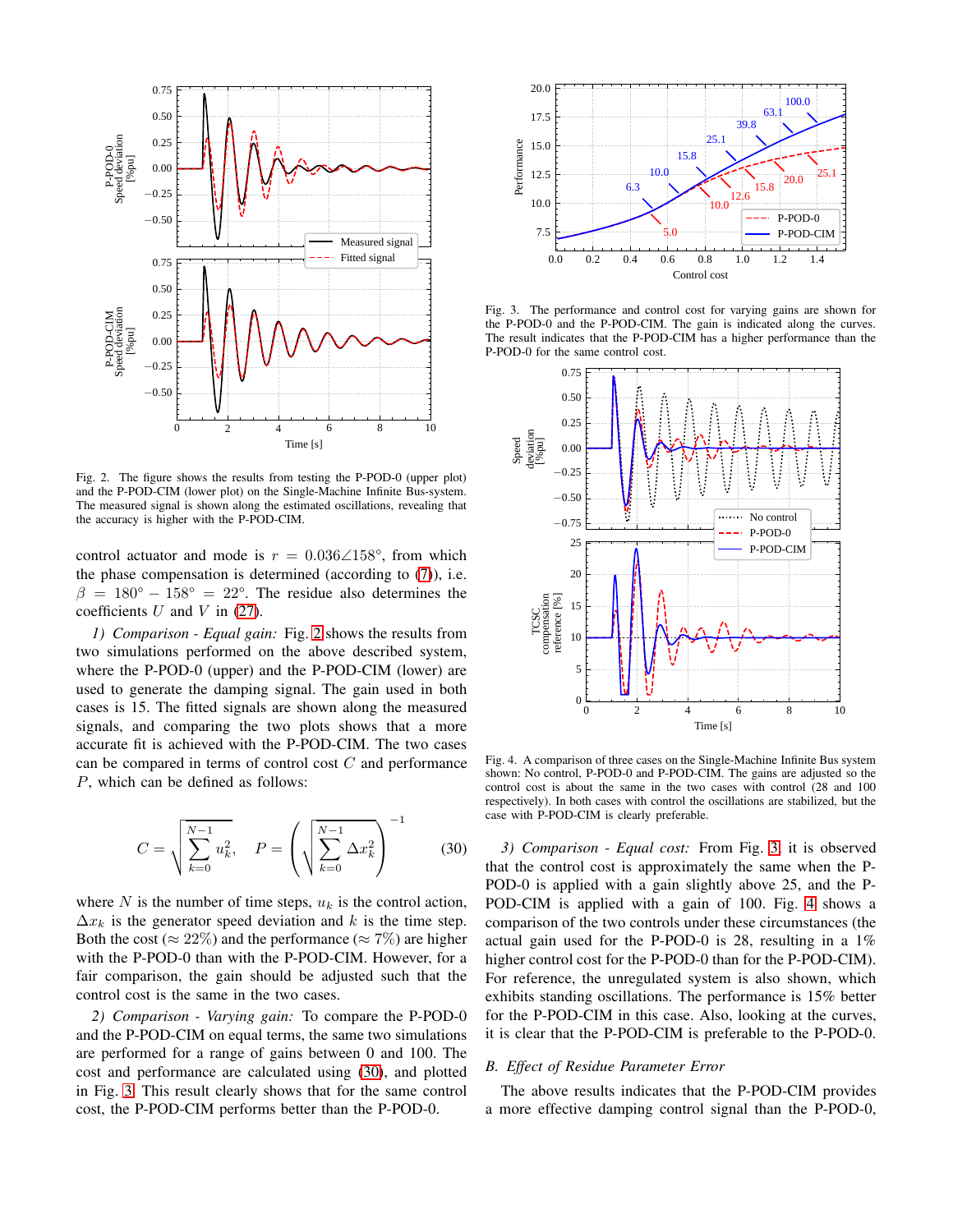

<span id="page-5-0"></span>Fig. 5. The figure shows a performance comparison of the P-POD-0 and the P-POD-CIM, operating with non-optimal phase compensation and inaccurate Control-Input Model. The performance of the P-POD-0 is shown to the upper left, and the P-POD-CIM to the upper right. The control cost required to achieve the given performance is equal in all cases. The percentage-wise performance advantage is shown in the lower plot.

provided accurate knowledge of the required residue. However, an accurate residue value might not be straightforward to obtain in practice. Furthermore, the residue will likely change with changing operating conditions. An important next step in the analysis is therefore to investigate how an inaccurate residue affects the performance of the P-POD-CIM.

Assuming that some inaccurate residue estimate is provided, either from model based modal analysis or from a measurement-based method, the goal is to assess whether the P-POD-0 or the P-POD-CIM will perform better. Again, to make a comparison on equal terms, the performance of the controllers should be compared at the same cost. However, instead of looking at the full curve, as in Fig. [3,](#page-4-2) one specific control cost is chosen where the performance is evaluated.

The same system and scenario is analysed for various test residues. The test residues are generated by scaling and/or rotating the exact residue. Scaling values are chosen between 0.5 and 2, and rotation angles between  $-60^\circ$  and  $+60^\circ$ . This results in a 2D-grid of test residues.

For each test residue, a number of simulations with varying gains are simulated, both with the P-POD-0 and the P-POD-CIM (similarly as in Fig. [3\)](#page-4-2). For the P-POD-0, the phase compensation  $\beta$  is determined from the residue, and for the P-POD-CIM, the residue determines both the phase compensation  $\beta$  and the parameters U and V. Further, the performance achieved at a specific control cost is found by interpolation (for example, considering Fig. [2,](#page-4-0) which corresponds to zero residue



Fig. 6. The IEEE 39 bus system is shown. The P-POD measures the power flow in the line between buses 26 and 27, and modualtes the reactance reference for the TCSC installed on the line between buses 26 and 29.

error, the performance achieved at control cost 1.0 is about 13.7 for P-POD-CIM, and about 13.1 for P-POD-0). Finally, the percentage improvement of the P-POD-CIM relative to the P-POD-0 can be found by  $(P_{CIM} - P_0)/P_{CIM} \cdot 100\%$ .

The result from the above procedure is presented in Fig. [5.](#page-5-0) The plot to the upper left shows the performance achieved with the P-POD-0. Since the phase compensation for the P-POD-0 is chosen based on the residue angle, the performance varies with residue angle error. As expected, the performance is maximised when  $\beta$  is chosen according to [\(7\)](#page-1-7). The residue magnitude does not affect the performance of the P-POD-0.

For the P-POD-CIM, shown in the upper right plot, the performance varies both with angle error and magnitude error. Interestingly, the performance increases when the magnitude of the test residue is larger than the exact residue.

The lower plot indicates that the performance achieved with the P-POD-CIM is higher than that achieved with the P-POD-0 for test residues within a deviation of  $-24^\circ$  and  $+60^\circ$  from the exact residue.

## *C. Application to the IEEE 39-Bus System*

A final comparison of the P-POD with and without Control-Input Model is made based on simulations on the IEEE 39 Bus System [\[19\]](#page-6-18), which is a significantly larger and more complex system than the Single-Machine Infinite Bus system. This system consists of 39 buses and 10 generators. All generators except the large machine (generator 1) representing the rest of USA and Canada are equipped with AVR, turbine-governor and PSS controls. A TCSC is installed on the line between buses 26 and 29, which is modulated by the P-POD. The input measurement for the P-POD is the active power flow in the line between buses 26 and 27, and the gain is 20. An unstable operating condition is provoked by disconnecting the line between buses 2 and 25 and deactivating the stabilizers on generators 8 and 9. By modal analysis it is found that the system is unstable with a 0.44 Hz mode with zero damping.

The simulated event is a short-circuit on bus 2, with a clearing time of 50 ms. The result in Fig. [7](#page-6-19) shows that